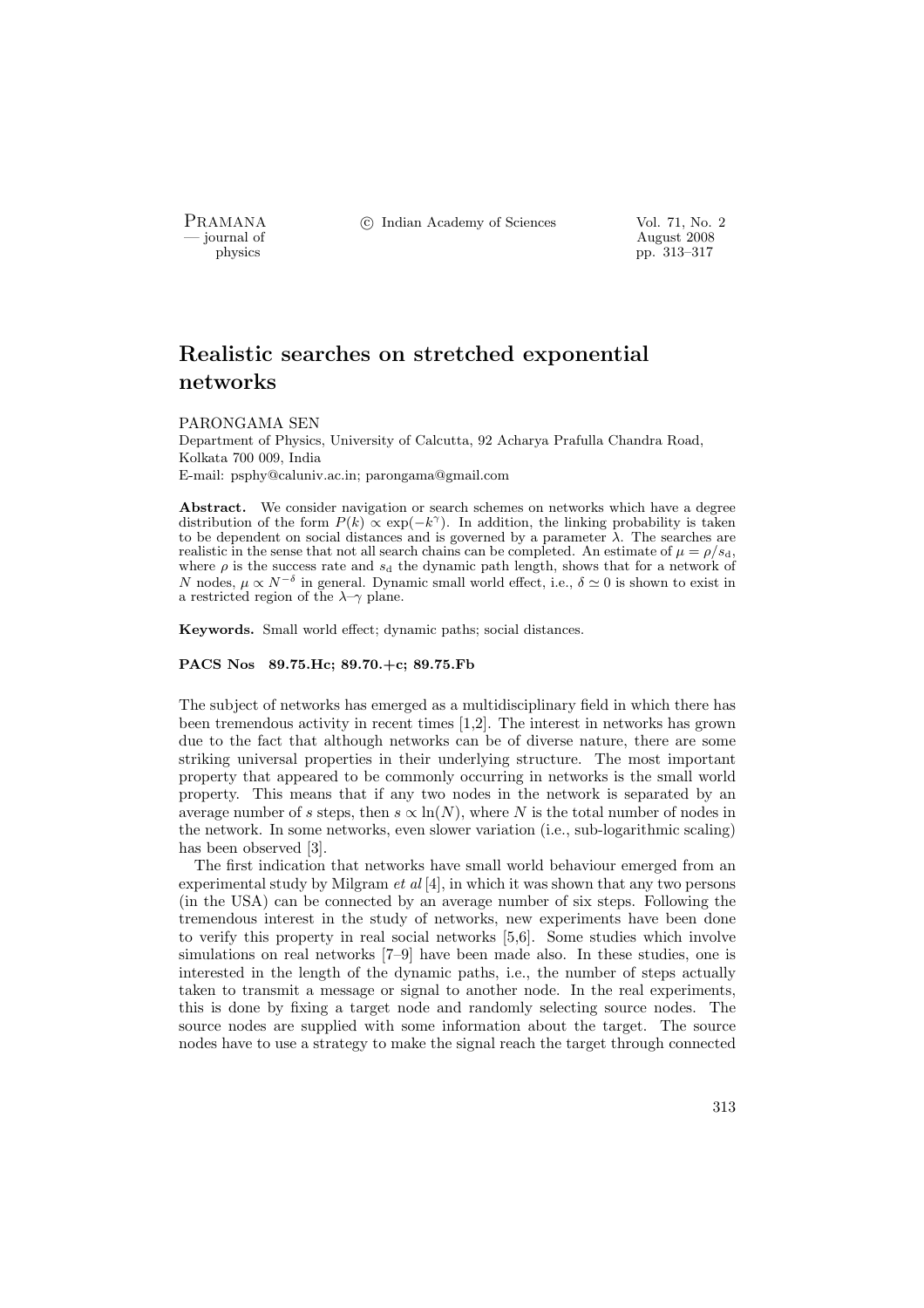### Parongama Sen

nodes. The strategy is based on some partial (usually local) knowledge about the network. This procedure is called 'searching' and when done on a network is also termed as 'navigation on a network'. The question of navigation on small world networks has been addressed theoretically as well in many model networks [10–21].

It must be noted that in navigation or searching on a small world network the dynamic paths  $s_d$  may not necessarily scale as  $\ln(N)$ . This is because searching is done using local information only while the average shortest distances are calculated using the global knowledge of the network. This was explicitly shown by Kleinberg [10] in a theoretical study in which nodes were placed on a two-dimensional Euclidean space. Each node here has connections to its nearest neighbours as well as to neighbours at a distance l with probability  $P(l) \propto l^{-\alpha}$ . Although the network is globally a small world for a range of values of  $\alpha$ , navigation on such networks using greedy algorithm showed a small world behaviour (i.e., shortest path scaling as  $\ln(N)$  only at  $\alpha = 2$ .

Conventionally a network is said to be searchable if there exist short dynamic paths scaling as  $\ln(N)$ . However, search chains have been shown to terminate unsuccessfully in many real experiments. In theoretical studies, this has been considered recently and it has been shown that with the possibility of failures, the scaling of the path lengths alone is not always a good measure of searchability [19]. The ratio of the success rate to the path lengths, on the other hand, gives a reliable measure. Based on this measure, the searchability on scale-free networks and Euclidean networks has been analysed recently [19,20]. The searchability depends on both the network structure and to a large extent on the searching strategy.

In the present work, we have considered a network with a degree distribution which is not scale-free but is given by  $P(k) \propto \exp(-k^{\gamma})$ , i.e., a stretched exponential behaviour. Here, we have a parameter  $\gamma$  associated with the degree distribution; a large  $\gamma$  value indicates a very fast decay of  $P(k)$  such that the probability of having high degree nodes is very small. On the other hand, if  $\gamma$  is small, such a probability may not be negligible even if the degree distribution is not scale-free. Moreover, we consider a characteristic feature attached to each node. The linking probability is taken to be dependent on the social distance or the difference of this characteristic feature between nodes. Thus, this is an attempt to construct a simple model of social network. A similar study was made in [19] where a scale-free degree distribution was used. However, in most social networks, one has a degree distribution with a faster than algebraic decay and therefore we have considered a stretched exponential degree distribution here.

The network is generated by a method described in detail in [19]. In brief, we first assign the degrees to the nodes according to the degree distribution. The characteristic feature called the similarity factor is measured by a variable  $\xi$  varying from 0 to 1 and is assigned to each node randomly. The edges are then introduced between pairs of nodes  $i$  and  $j$  with the probability

$$
\mathcal{P}_{i,j} \propto |\xi_i - \xi_j|^{-\lambda},\tag{1}
$$

with  $\lambda > 0$ .

Thus, we will have a network in which similar nodes will try to link up for  $\lambda > 0$ . A large value of  $\lambda$  indicates that nodes which are very similar tend to link up while for  $\lambda = 0$ , there are no correlations among nodes. The minimum and maximum allowed degrees are two and  $N^{1/2}$  respectively.

314 Pramana – J. Phys., Vol. 71, No. 2, August 2008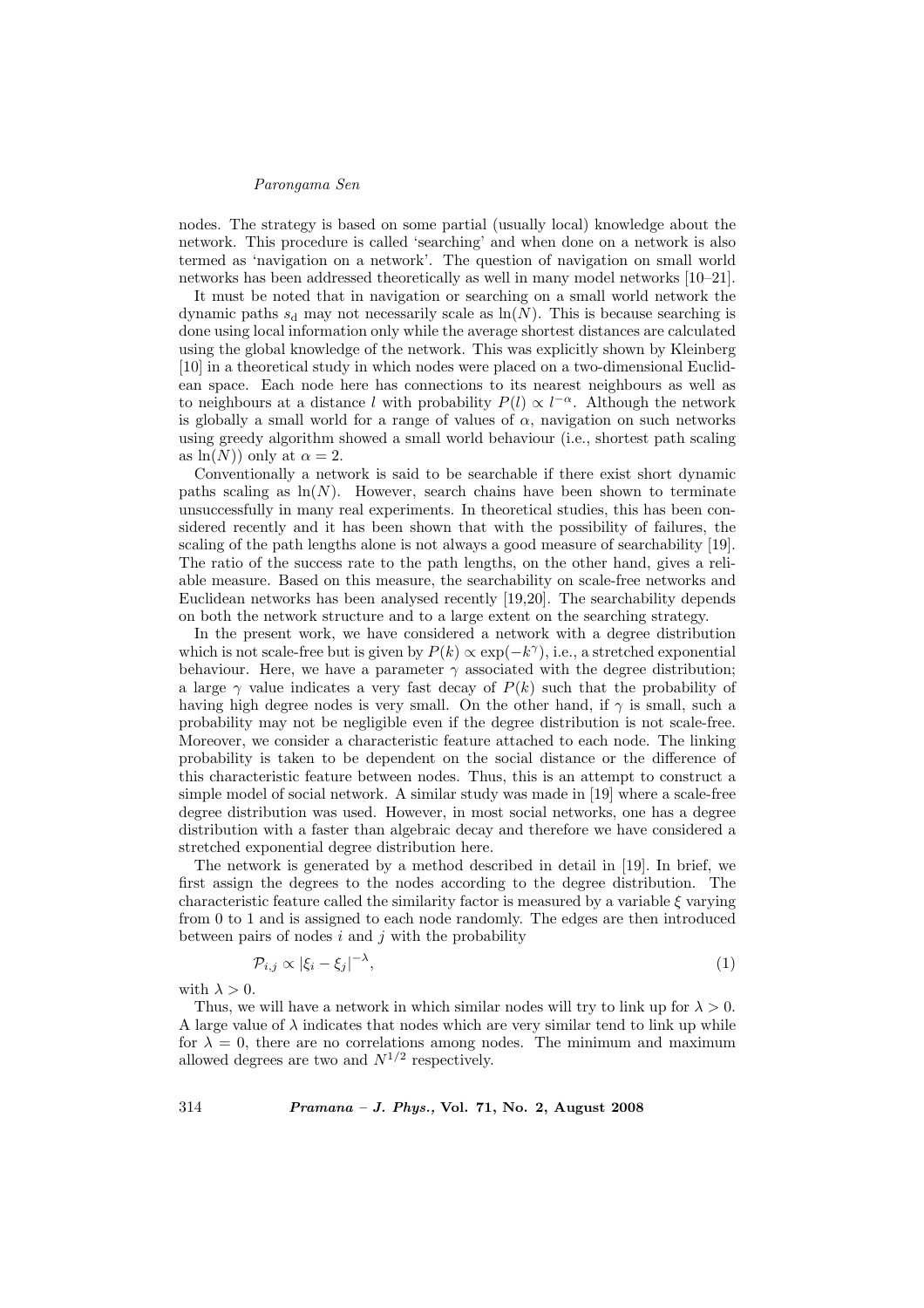

Realistic searches on stretched exponential networks

**Figure 1.** The typical variations of the ratio  $\mu$  of the success rate to the dynamic path lengths as a function of N are shown for different values of  $\lambda$ for  $\gamma = 0.4$ . The slopes give the estimate of  $\delta$ .

We use an algorithm in which each node knows the similarity factor of its immediate neighbours as well as that of the target node. Nodes send messages to a neighbour most similar to the target node. Each node can receive the message only once. In case there is no node to which the message can be forwarded, the search will terminate. Conducting the searches between arbitrary source–target pairs, we estimate the success rates  $\rho$  and the average dynamic paths  $s_d$ . The ratio  $\mu = \rho/s_d$ is then studied as a function of the network size N.

We find that as in [19,20],  $\mu$  has a power-law decay with N with an exponent  $\delta$ for all  $\gamma$  and  $\lambda$  in general except for very large values of  $\lambda$  where there seems to be a correction to the power-law scaling.  $\delta$  lies between zero and one, as found in the previous studies. A smaller value of  $\delta$  indicates a better searchability and in particular  $\delta \simeq 0$  would correspond to a dynamic small world (DSW) effect [19]. For each  $\gamma$ , we estimate  $\delta$  as a function of  $\lambda$ . We find that for small  $\gamma$ , there is indeed a range of values of  $\lambda$  where  $\delta$  is very small, close to zero. On the other hand, for  $\gamma > \gamma_c$ , where  $\gamma_c$  is close to 0.4, there is no such region. In the present study, if  $\delta$  < 0.1 (which means the decay could as well be logarithmic), we assume that there is a dynamic small world effect.

Figure 1 shows typical variations of  $\mu$  vs. N for  $\gamma = 0.4$  for various values of λ. The slope of these curves gives the exponent δ. In figure 2, δ against λ values are shown for various  $\gamma$  where we observe that for low values of  $\gamma$ , there is a finite region where  $\delta$  is less than 0.1. This region shrinks as  $\gamma$  is increased. However, even when there is no dynamic small world effect, we find that  $\delta$  reaches a minimum at  $\lambda = \lambda_{\min}$  where  $\lambda_{\min} \simeq 1.25$  independent of  $\gamma$ . Hence, for a stretched exponential network in general, where the linking probability is dependent on the social distances parametrically as in (1), the network is most searchable for a fixed value of the parameter.

We have schematically shown the DSW region in the  $\lambda$ - $\gamma$  plane in figure 3. We would like to mention here that for the social network considered earlier, with a

*Pramana – J. Phys.*, Vol. 71, No. 2, August 2008  $315$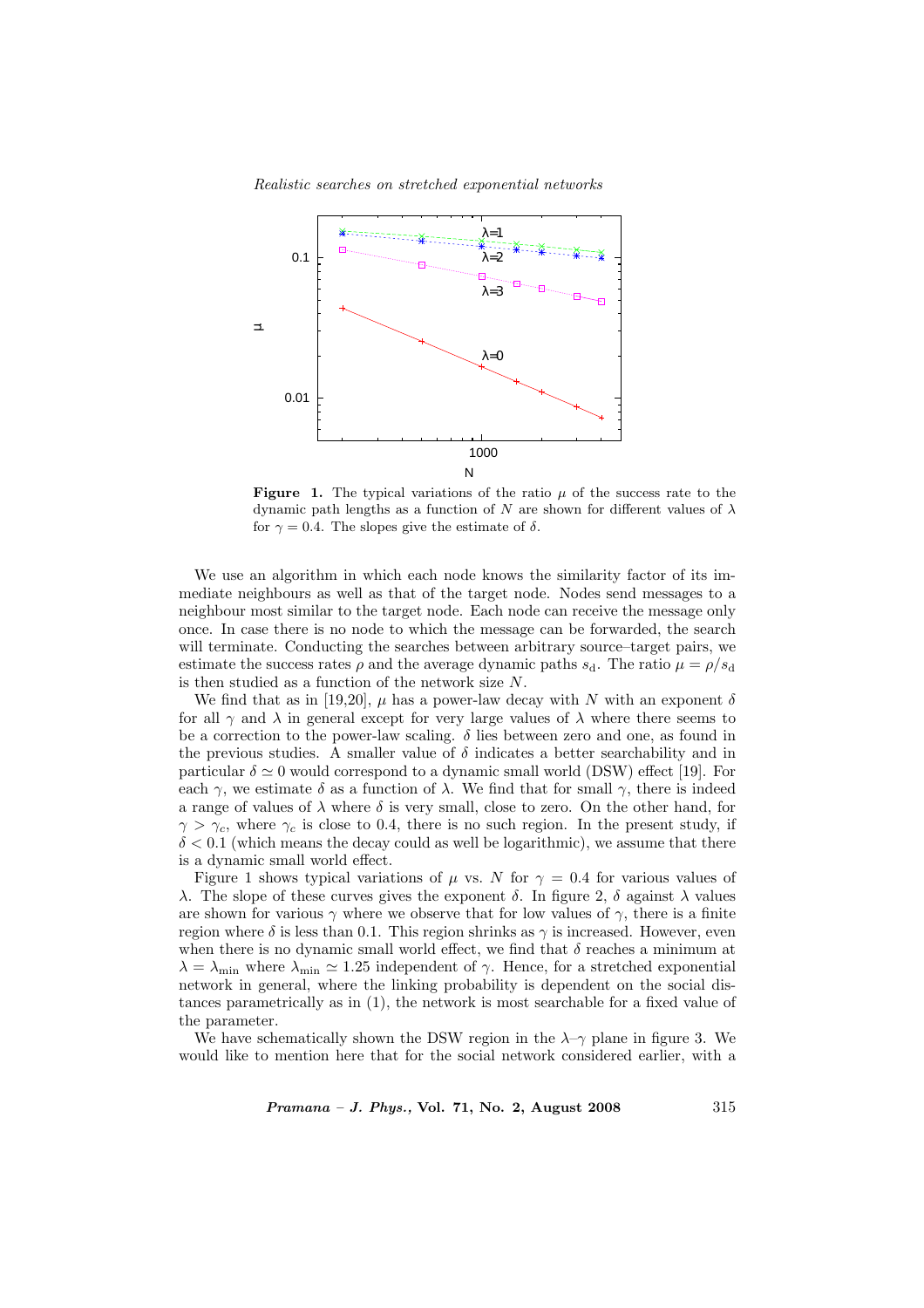Parongama Sen



**Figure 2.** The values of  $\delta$  against  $\lambda$  show that for low values of  $\gamma$ , a dynamic small world effect can be achieved for a finite interval of  $\lambda$  values. The curves are shown for  $\gamma = 0.6$ ,  $\gamma = 0.5$ ,  $\gamma = 0.4$  and  $\gamma = 0.3$ , from top to bottom.



Figure 3. Schematic picture of the  $\lambda$ –γ plane showing the region with the dynamic small world effect.

power-law degree distribution  $(P(k) \propto k^{-2})$ , DSW had been obtained for a finite range of value of  $\lambda$  as well [19].

Thus we conclude that for realistic searches on social networks, where the degree distribution is given by a stretched exponential function, one can achieve dynamic small world effect as long as the degree distribution does not decay very fast and the network is neither too correlated nor too random as far as the similarity of nodes is concerned. In general, we find that while the quality of the searchability is determined by  $\lambda$ ,  $\gamma$  makes it quantitatively different, e.g., at smaller values of  $\gamma$  where there is a larger number of highly connected nodes, the searchability increases.

We also find that in the DSW region, the success rate is almost constant and is a function of  $N$ , and the dynamic path lengths increase very slowly indicating a logarithmic increase. The absolute value of path lengths is also 'small', e.g., for a network of size 4000, the dynamic path length is about 5 in the DSW region. This could explain the observed results of searching in real networks. Of course, in a real social search, a much more complicated dynamics is involved, with nodes having more than one characteristic feature and each node using its own searching strategy.

316 Pramana – J. Phys., Vol. 71, No. 2, August 2008